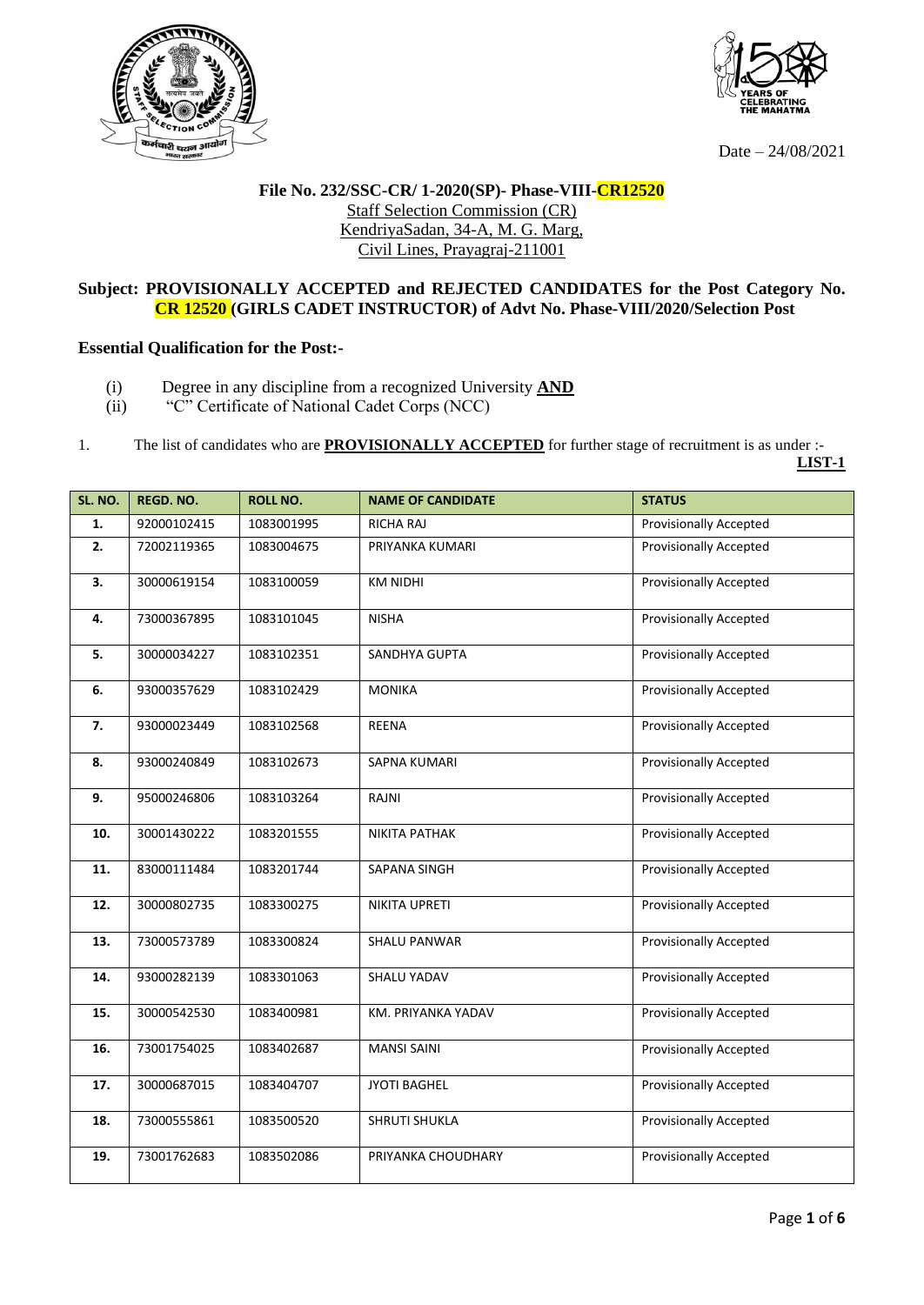| SL. NO. | REGD. NO.   | <b>ROLL NO.</b> | <b>NAME OF CANDIDATE</b> | <b>STATUS</b>                 |
|---------|-------------|-----------------|--------------------------|-------------------------------|
| 20.     | 30000618444 | 1083502396      | SHILPI GUPTA             | <b>Provisionally Accepted</b> |
| 21.     | 73000844823 | 1083502672      | SANDHYA DEVI             | <b>Provisionally Accepted</b> |
| 22.     | 93000142954 | 1083503137      | POOJA SINGH              | <b>Provisionally Accepted</b> |
| 23.     | 83000305287 | 1083503433      | PRIYA GAUTAM             | <b>Provisionally Accepted</b> |
| 24.     | 73000346738 | 1083503563      | SEEMA KUMARI             | <b>Provisionally Accepted</b> |
| 25.     | 73001838158 | 1083504470      | PRATISHTHA AWASTHI       | <b>Provisionally Accepted</b> |
| 26.     | 73001488522 | 1083505239      | <b>JIGYASA SHUKLA</b>    | <b>Provisionally Accepted</b> |
| 27.     | 83000090747 | 1083506568      | <b>JUWERIYA SHAFI</b>    | <b>Provisionally Accepted</b> |
| 28.     | 72000473347 | 2083001946      | RASHMI KUMARI            | <b>Provisionally Accepted</b> |
| 29.     | 50000565322 | 3083002359      | POONAM KUMARI            | <b>Provisionally Accepted</b> |
| 30.     | 71000637180 | 3083005571      | ANAGHA S JITHU           | <b>Provisionally Accepted</b> |
| 31.     | 91000346590 | 3083006546      | <b>MRUDULA MANOHAR</b>   | <b>Provisionally Accepted</b> |
| 32.     | 81000109056 | 3083006751      | <b>VINNY GEORGE</b>      | <b>Provisionally Accepted</b> |
| 33.     | 10000911581 | 3083007474      | <b>AHALYA S R</b>        | <b>Provisionally Accepted</b> |
| 34.     | 10000498898 | 3083007725      | NADASHREE M K            | <b>Provisionally Accepted</b> |
| 35.     | 71000362028 | 3083008931      | SAIFUDEEN SULFI          | <b>Provisionally Accepted</b> |
| 36.     | 10001062433 | 3083010429      | AISWARYA VINOD L         | Provisionally Accepted        |
| 37.     | 91000077395 | 3083010629      | NAVITHA RAVI M           | <b>Provisionally Accepted</b> |
| 38.     | 91000078489 | 3083010635      | <b>GOPIKA RAJ S</b>      | <b>Provisionally Accepted</b> |
| 39.     | 10000127921 | 3083012163      | SAVITHA V                | <b>Provisionally Accepted</b> |
| 40.     | 71001119475 | 3083012556      | AMBILI P D               | <b>Provisionally Accepted</b> |
| 41.     | 75001553723 | 4083001863      | PRIYANKA JAKNORE         | <b>Provisionally Accepted</b> |
| 42.     | 95000666053 | 4083002339      | SHIVANI VISHWAKARMA      | <b>Provisionally Accepted</b> |
| 43.     | 50000766933 | 4083100164      | <b>ALKA RAI</b>          | <b>Provisionally Accepted</b> |
| 44.     | 75000676786 | 4083100426      | <b>NEHA VERMA</b>        | <b>Provisionally Accepted</b> |
| 45.     | 93000499084 | 4083100995      | JAYA KRANTI SONI         | <b>Provisionally Accepted</b> |
| 46.     | 83000029879 | 4083101096      | RASHMI                   | <b>Provisionally Accepted</b> |
| 47.     | 75001637819 | 4083200974      | RAKSHANDA KARAHE         | <b>Provisionally Accepted</b> |
| 48.     | 95000245100 | 4083800689      | <b>ADITI BISEN</b>       | <b>Provisionally Accepted</b> |
| 49.     | 95000056731 | 4083800827      | WAHANE SAMBODHI RAJESH   | <b>Provisionally Accepted</b> |
| 50.     | 95000129544 | 4083800878      | PATIL SUPRIYA YADAV      | <b>Provisionally Accepted</b> |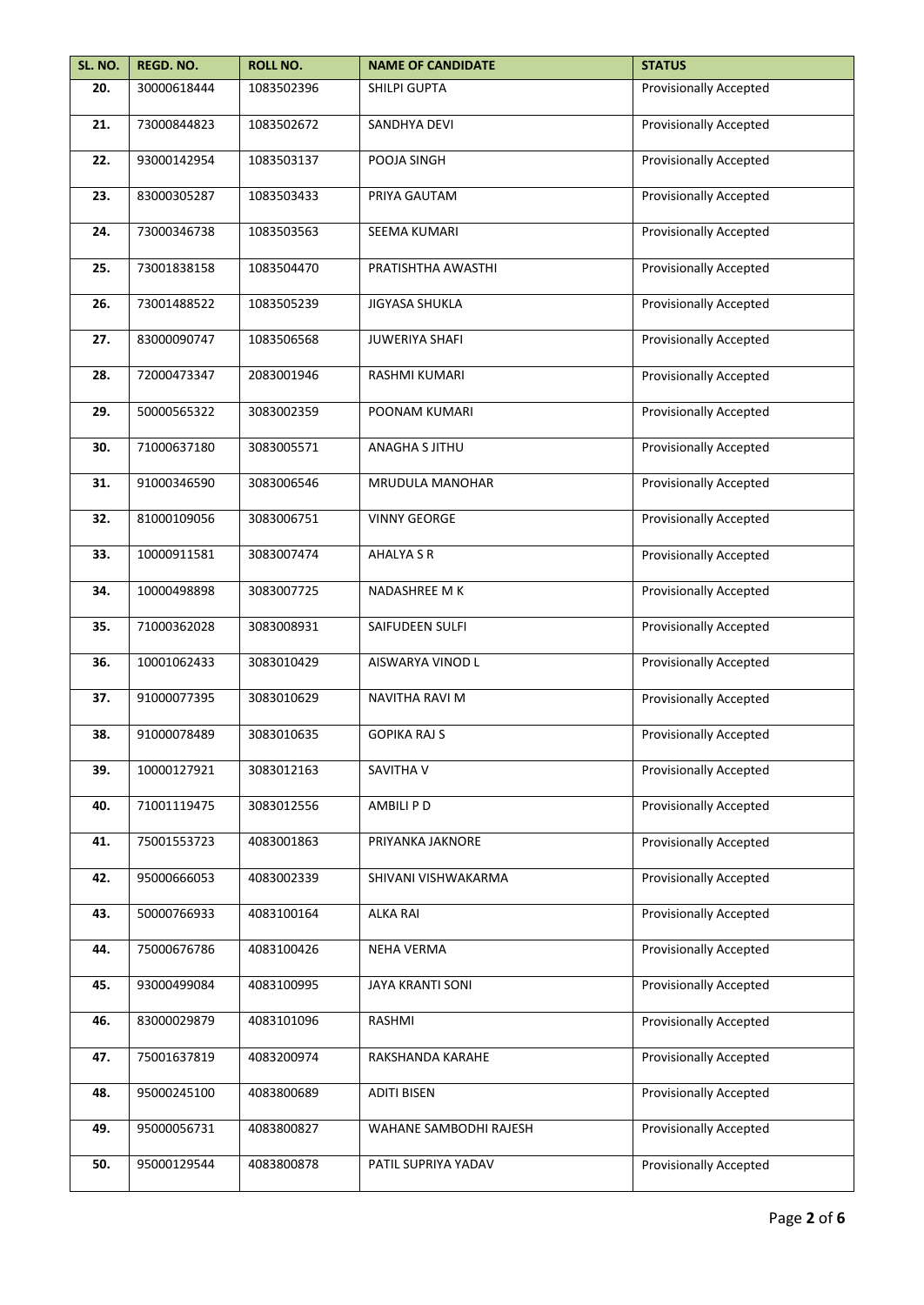| SL. NO. | REGD. NO.   | <b>ROLL NO.</b> | <b>NAME OF CANDIDATE</b> | <b>STATUS</b>                 |
|---------|-------------|-----------------|--------------------------|-------------------------------|
| 51.     | 50000097023 | 4083900800      | ANKITA AMBADAS RANGARI   | <b>Provisionally Accepted</b> |
| 52.     | 50000707716 | 5083000450      | <b>SHETA BISHT</b>       | <b>Provisionally Accepted</b> |
| 53.     | 95000039324 | 5083002248      | <b>JYOTI GOSWAMI</b>     | <b>Provisionally Accepted</b> |
| 54.     | 75000386935 | 5083005075      | <b>RUBY YADAV</b>        | <b>Provisionally Accepted</b> |
| 55.     | 75000826250 | 5083005162      | SANDHYA KUMARI           | <b>Provisionally Accepted</b> |
| 56.     | 40001570249 | 5083005230      | PREKSHA                  | <b>Provisionally Accepted</b> |
| 57.     | 73001476735 | 5083005566      | SHWETA                   | <b>Provisionally Accepted</b> |
| 58.     | 50000722895 | 5083012294      | <b>RITU KHARB</b>        | <b>Provisionally Accepted</b> |
| 59.     | 92000095583 | 5083013122      | PUJA SHARMA              | <b>Provisionally Accepted</b> |
| 60.     | 95000126616 | 5083013715      | <b>MALIKA DAWER</b>      | <b>Provisionally Accepted</b> |
| 61.     | 50000609244 | 5083013916      | <b>TWINKLE</b>           | <b>Provisionally Accepted</b> |
| 62.     | 94000191222 | 5083013941      | RUCHI YADAV              | <b>Provisionally Accepted</b> |
| 63.     | 74001633104 | 5083014232      | <b>ANKITA</b>            | <b>Provisionally Accepted</b> |
| 64.     | 92000032313 | 5083014745      | PRIYA PAYAL              | <b>Provisionally Accepted</b> |
| 65.     | 75000954432 | 5083014995      | SHEETAL                  | <b>Provisionally Accepted</b> |
| 66.     | 75000509065 | 5083018778      | <b>NAVITA</b>            | Provisionally Accepted        |
| 67.     | 50000584969 | 5083018953      | RAGINEE YADAV            | Provisionally Accepted        |
| 68.     | 94000015793 | 5083019152      | ANJALI                   | <b>Provisionally Accepted</b> |
| 69.     | 94000322265 | 5083028366      | SONIKA CHOUDHARY         | <b>Provisionally Accepted</b> |
| 70.     | 94000691816 | 5083028376      | <b>NIDHI</b>             | <b>Provisionally Accepted</b> |
| 71.     | 75001337312 | 5083029269      | PRATIKSHA PANCHAL        | <b>Provisionally Accepted</b> |
| 72.     | 75001626924 | 5083029417      | SADHANA PAL              | <b>Provisionally Accepted</b> |
| 73.     | 75000235990 | 5083030546      | SAVITA                   | <b>Provisionally Accepted</b> |
| 74.     | 74000793479 | 5083030670      | <b>KUSUM</b>             | <b>Provisionally Accepted</b> |
| 75.     | 75000760698 | 5083030716      | <b>KOMAL TANWAR</b>      | <b>Provisionally Accepted</b> |
| 76.     | 84000108098 | 5083031061      | NIGAM KUMARI             | <b>Provisionally Accepted</b> |
| 77.     | 72001161446 | 5083032497      | POOJA DARA               | <b>Provisionally Accepted</b> |
| 78.     | 72000403913 | 5083032852      | JYOTI YADAV              | <b>Provisionally Accepted</b> |
| 79.     | 72000206650 | 5083034879      | REEYA KANWAR             | <b>Provisionally Accepted</b> |
| 80.     | 72000567056 | 5083037418      | ANURADHA SHARMA          | <b>Provisionally Accepted</b> |
| 81.     | 92000242092 | 5083039818      | SONU SILAYCH             | <b>Provisionally Accepted</b> |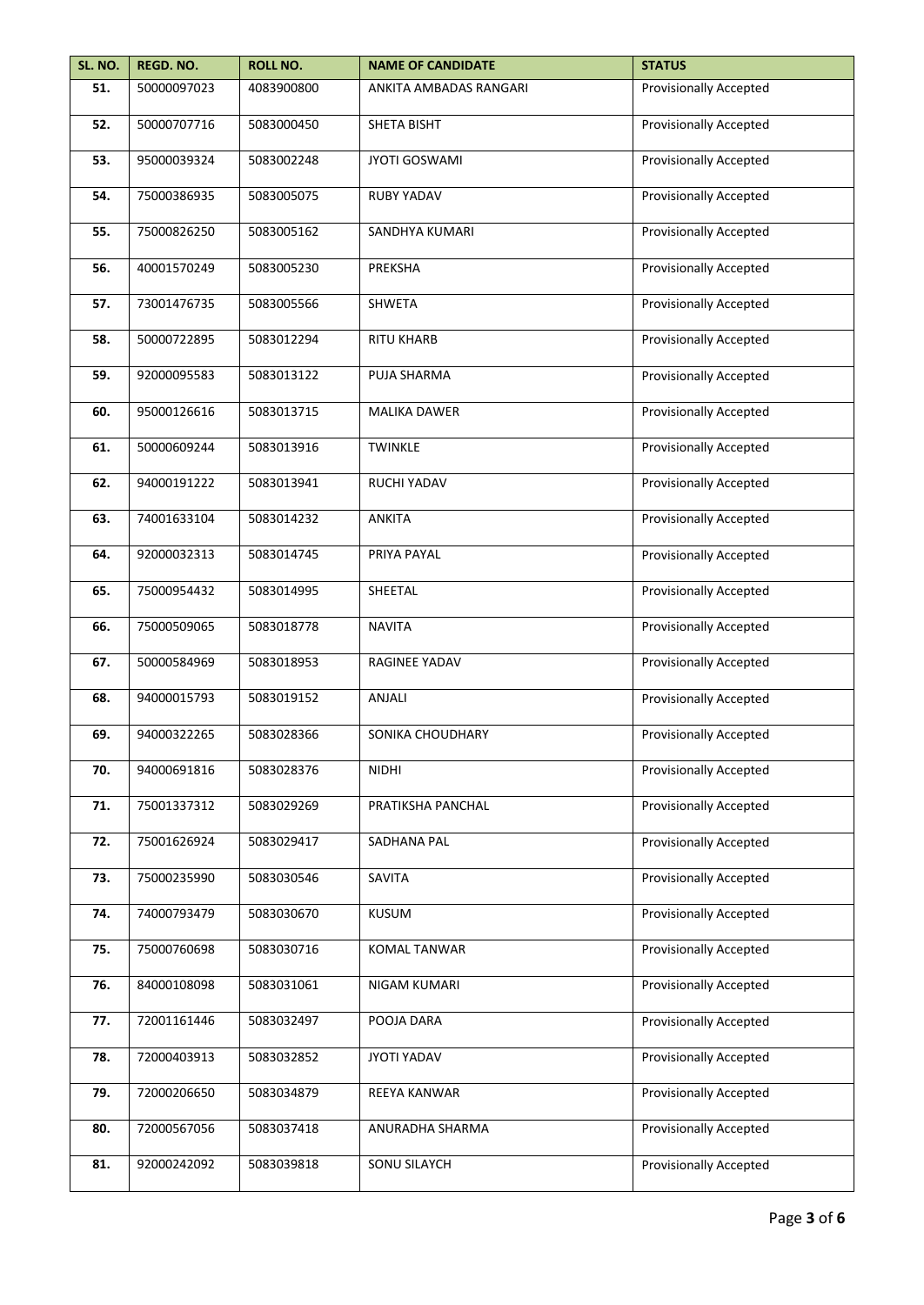| SL. NO. | <b>REGD. NO.</b> | <b>ROLL NO.</b> | <b>NAME OF CANDIDATE</b>                      | <b>STATUS</b>                 |
|---------|------------------|-----------------|-----------------------------------------------|-------------------------------|
| 82.     | 94000455210      | 7083030251      | <b>KUMARI ANNU</b>                            | <b>Provisionally Accepted</b> |
| 83.     | 94000775478      | 7083030351      | <b>AASHIMA</b>                                | <b>Provisionally Accepted</b> |
| 84.     | 74000837870      | 7083030405      | <b>PURNIMA</b>                                | <b>Provisionally Accepted</b> |
| 85.     | 40000653405      | 7083031714      | <b>NEELAM RANI</b>                            | <b>Provisionally Accepted</b> |
| 86.     | 10000635778      | 8083000848      | PILLAGURIVI RAMACHANDRAGARI<br><b>MANYULA</b> | <b>Provisionally Accepted</b> |
| 87.     | 10000867655      | 8083003773      | CHOUDARI KEERTHANA                            | <b>Provisionally Accepted</b> |
| 88.     | 91000140741      | 8083006251      | <b>CHAPPA SATYAVENI</b>                       | <b>Provisionally Accepted</b> |
| 89.     | 10000951498      | 8083009192      | <b>KYUVASRI</b>                               | <b>Provisionally Accepted</b> |
| 90.     | 10000903257      | 8083012966      | ANJU GEORGE                                   | <b>Provisionally Accepted</b> |
| 91.     | 10000634897      | 8083015950      | <b>BATHULA UJWALA</b>                         | <b>Provisionally Accepted</b> |
| 92.     | 91000372784      | 8083022465      | <b>KONAPALLY SUPRIYA</b>                      | <b>Provisionally Accepted</b> |
| 93.     | 93000004556      | 9971008159      | <b>VAISHALI GUPTA</b>                         | <b>Provisionally Accepted</b> |
| 94.     | 50000812033      | 9971009096      | NAMRATA CHATTIYATIL                           | Provisionally Accepted        |

2. The list of candidates who are **PROVISIONALLY REJECTED** and are **NOT SHORTLISTED** for next stage of recruitment due to not fulfilling Essential Qualification (EQ), Age-limit, and Experience etc. As per the Notice of the Examination, is as under:

## **LIST-2**

| SL NO. | <b>REGD. NO.</b> | <b>ROLL NO.</b> | <b>NAME OF CANDIDATE</b>                   | <b>REASONS FOR PROVISIONAL REJECTION</b> |
|--------|------------------|-----------------|--------------------------------------------|------------------------------------------|
| 1.     | 92000136923      | 1083001115      | <b>GULAFRIN RANI</b>                       | NCC 'C' Certificate not attached         |
| 2.     | 20001127328      | 1083006453      | <b>RITU RUPAWALI</b>                       | NCC 'C' Certificate not attached         |
| 3.     | 93000434394      | 1083400649      | <b>PURNIMA</b>                             | NCC 'C' Certificate not attached         |
| 4.     | 30000167885      | 1083402958      | <b>KAMINI</b>                              | NCC 'C' Certificate not attached         |
| 5.     | 93000352748      | 1083404948      | <b>KM PREETI</b>                           | NCC 'C' Certificate not attached         |
| 6.     | 93000153242      | 1083404977      | RICHA YADAV                                | NCC 'C' Certificate not attached         |
| 7.     | 95000374076      | 1083501889      | <b>LALITA KUMARI</b><br><b>VISHWAKARMA</b> | NCC 'C' Certificate not attached         |
| 8.     | 30000176852      | 1083506513      | <b>ALISHA SAHU</b>                         | NCC 'C' Certificate not attached         |
| 9.     | 75001443450      | 1083600302      | <b>MEENU RANI</b>                          | NCC 'C' Certificate not attached         |
| 10.    | 92000001310      | 1083700217      | <b>SUNITA KUMARI</b>                       | NCC 'C' Certificate not attached         |
| 11.    | 72000447393      | 2083001762      | AARTI SINGH                                | NCC 'C' Certificate not attached         |
| 12.    | 40000991223      | 2083019812      | SUSHREE MONALISA NAYAK                     | NCC 'C' Certificate not attached         |
| 13.    | 95000073696      | 5083015996      | SUPRIYA RANJAN                             | NCC 'C' Certificate not attached         |
| 14.    | 73000721106      | 5083029333      | <b>VINEETA SINGH</b>                       | NCC 'C' Certificate not attached         |
| 15.    | 50001620443      | 9971008107      | <b>VISHAKHA RANDHIR</b><br><b>MESHRAM</b>  | NCC 'C' Certificate not attached         |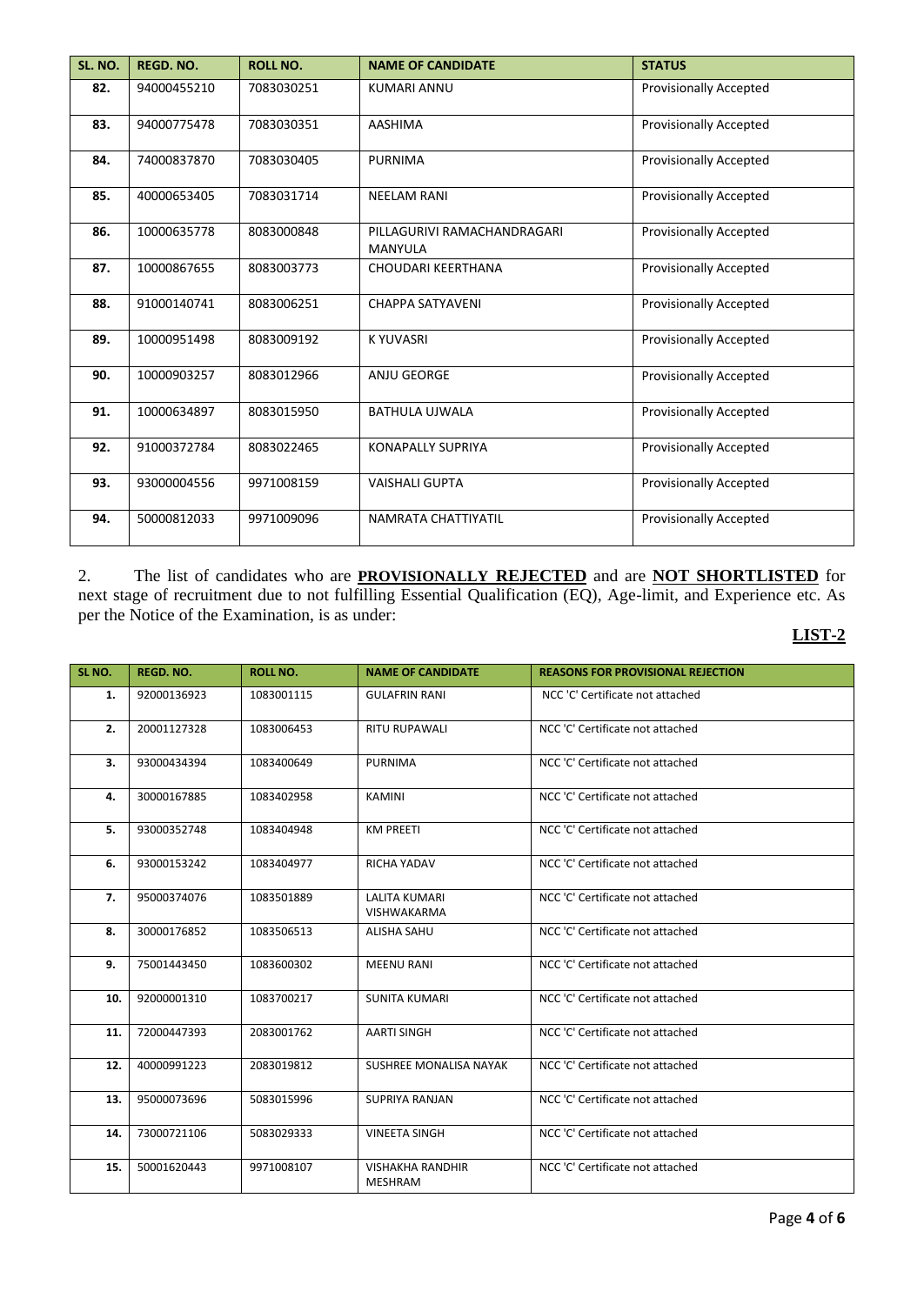| SL NO. | REGD. NO.   | <b>ROLL NO.</b> | <b>NAME OF CANDIDATE</b>   | <b>REASONS FOR PROVISIONAL REJECTION</b>                |
|--------|-------------|-----------------|----------------------------|---------------------------------------------------------|
| 16.    | 92000003389 | 1083000582      | <b>SRISTI</b>              | Application along with requisite documents not received |
| 17.    | 92000110941 | 1083002311      | KHUSHBOO KUMARI            | Application along with requisite documents not received |
| 18.    | 92000218084 | 1083003978      | <b>NEHA KUMARI</b>         | Application along with requisite documents not received |
| 19.    | 92000631805 | 1083006300      | <b>KRITIKA KUMARI</b>      | Application along with requisite documents not received |
| 20.    | 72001565061 | 1083007514      | <b>AMRITA SHRESTHA</b>     | Application along with requisite documents not received |
| 21.    | 82000097768 | 1083009118      | PRITY LATA SINHA           | Application along with requisite documents not received |
| 22.    | 20001340777 | 1083102710      | <b>BHANU PRIYA CHOUHAN</b> | Application along with requisite documents not received |
| 23.    | 93000542702 | 1083203668      | <b>VARTIKA PODDAR</b>      | Application along with requisite documents not received |
| 24.    | 93000486929 | 1083203713      | <b>KARISHMA RAI</b>        | Application along with requisite documents not received |
| 25.    | 93000090606 | 1083300982      | <b>MANISHA BEDI</b>        | Application along with requisite documents not received |
| 26.    | 30000569041 | 1083300989      | YOGITA                     | Application along with requisite documents not received |
| 27.    | 93000399288 | 1083400381      | DAMINI AGARWAL             | Application along with requisite documents not received |
| 28.    | 83000156235 | 1083402750      | KARISHMA CHAURASIYA        | Application along with requisite documents not received |
| 29.    | 30000045086 | 1083404028      | NEELKAMAL                  | Application along with requisite documents not received |
| 30.    | 30000812002 | 1083404031      | KANAK LATA SINGH           | Application along with requisite documents not received |
| 31.    | 93000392103 | 1083405039      | POONAM SAINI               | Application along with requisite documents not received |
| 32.    | 93000082075 | 1083502187      | KALPANA MAURYA             | Application along with requisite documents not received |
| 33.    | 93000300638 | 1083502777      | PRAGATI SHARMA             | Application along with requisite documents not received |
| 34.    | 30000732784 | 1083502976      | PRIYA CHAURASIA            | Application along with requisite documents not received |
| 35.    | 30000391860 | 1083504784      | <b>VARSHA RANJAN</b>       | Application along with requisite documents not received |
| 36.    | 73000573245 | 1083505553      | ANURADHA ANIL PANDEY       | Application along with requisite documents not received |
| 37.    | 30000551097 | 1083506438      | SUPRIYA SAHU               | Application along with requisite documents not received |
| 38.    | 93000049320 | 1083506713      | ARCHANA SINGH              | Application along with requisite documents not received |
| 39.    | 30000815517 | 1083601064      | SHIKHA RANA                | Application along with requisite documents not received |
| 40.    | 30000545167 | 1083601152      | PRIYANKA                   | Application along with requisite documents not received |
| 41.    | 83000065173 | 1083601342      | RADHA                      | Application along with requisite documents not received |
| 42.    | 92000481513 | 1083700184      | PALLAVI BHARTI             | Application along with requisite documents not received |
| 43.    | 74000607666 | 2083008106      | <b>BITHIKA CHANDRA</b>     | Application along with requisite documents not received |
| 44.    | 94000115791 | 2083009439      | PRIYANKA HAZRA             | Application along with requisite documents not received |
| 45.    | 71000500365 | 3083009849      | AMALA T S                  | Application along with requisite documents not received |
| 46.    | 10000123120 | 3083013422      | <b>ASWATHY BABU</b>        | Application along with requisite documents not received |
| 47.    | 85000296186 | 4083801197      | DIKSHA DEORAO UMREDKAR     | Application along with requisite documents not received |
| 48.    | 75000190307 | 5083005719      | DEEPALI                    | Application along with requisite documents not received |